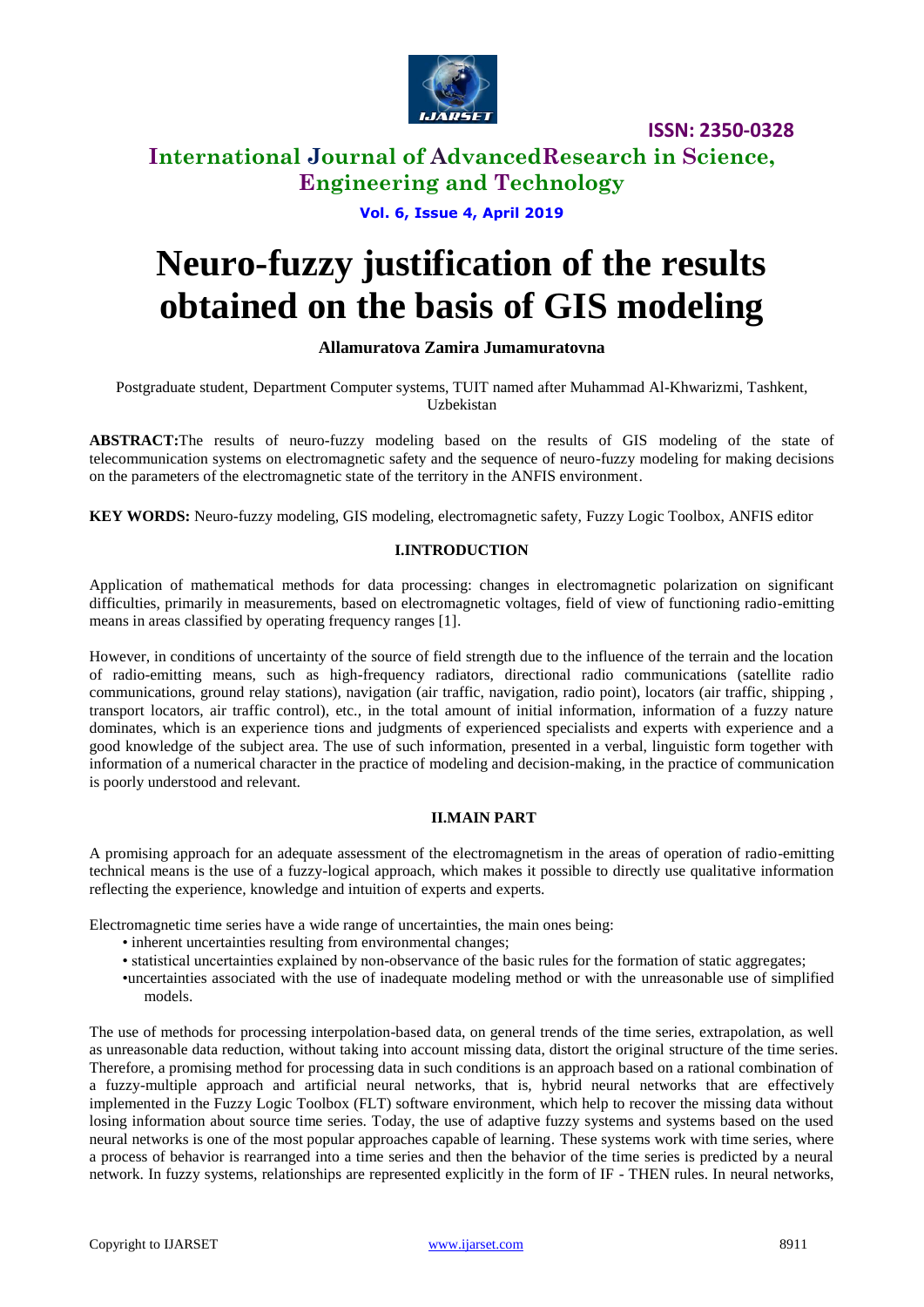

## **International Journal of AdvancedResearch in Science, Engineering and Technology**

#### **Vol. 6, Issue 4, April 2019**

relationships are represented implicitly in the form of coded network parameters. Therefore, neuro-fuzzy models combine the transparency of fuzzy systems with the ability of the neural network to learn.

Neuro-fuzzy modeling is implemented on the basis of the MATLAB system's Fuzzy Logic Toolbox package in the form of the ANFIS adaptive neural-fuzzy output system. The terms of the input linguistic variables are described by the standard membership functions of the MATLAB system, and the terms of the output variable are represented by a linear or constant membership function. In the FuzzyLogicToolbox package of the MATLAB system, hybrid networks are implemented in the form of the adaptive neuro-fuzzy inference systems ANFIS. At the same time, the development and research of hybrid networks is possible:

- in interactive mode with the help of a special graphical editor of adaptive networks, called ANFIS editor;
- in the command line mode by entering the names of the corresponding functions with the necessary arguments directly into the MATLAB system command window. Special functions are provided for working in the command line mode.

For neuro-fuzzy modeling in the ANFIS environment, based on the results of GIS modeling of the state of telecommunication systems on electromagnetic safety, a training sample is formed (Table 1 ):

| Table 1. Educational data for building a hybrid network ANFIS |                |                   |  |  |
|---------------------------------------------------------------|----------------|-------------------|--|--|
| Elevation height                                              | Antenna height | GIS-based results |  |  |
| IO                                                            |                |                   |  |  |
|                                                               | 30             |                   |  |  |
| 30                                                            | 50             | 4.5               |  |  |
| 40                                                            | 60             | 4.5               |  |  |
| 45                                                            | 70             | 4.5               |  |  |
| 60                                                            | 80             | 4.5               |  |  |
| 70                                                            | 90             | 4.5               |  |  |
| 80                                                            | 100            | 0.4               |  |  |

The graphical interface of the ANFIS editor is called by the anfisedit function from the command line (Fig. 1).



Fig.1. ANFIS Graphic Editor Interface, called anfisedit

The main menu of the ANFIS editor is quite simple and designed to work with a previously created system of fuzzy output. The main part of the graphical interface is occupied by the data visualization window, which is located below the main menu. For a newly created hybrid network, this window does not contain any data.

Downloadable source data can be one of the following types [3]:

training data (Training) - mandatory data that is used to build a hybrid network;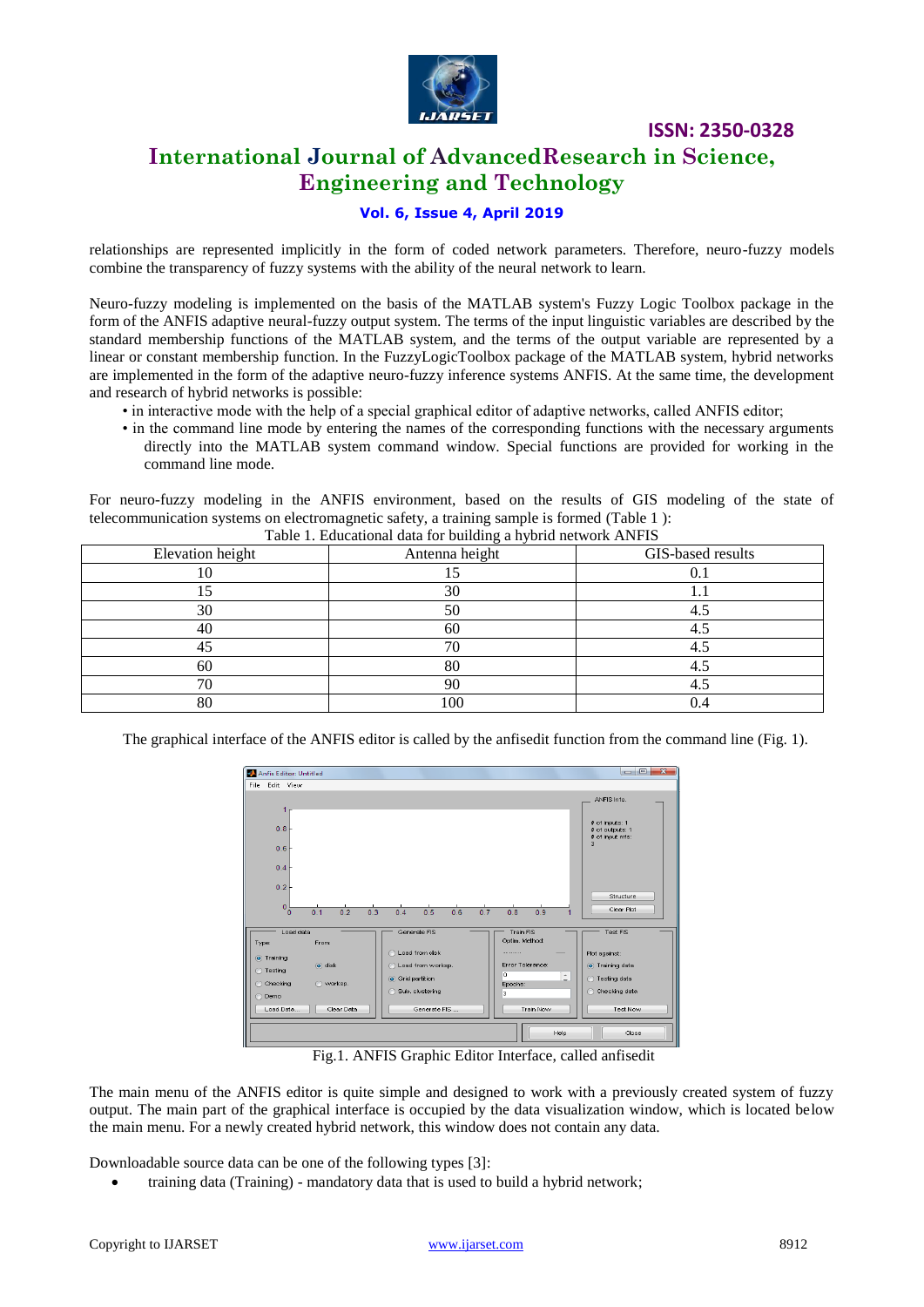

## **International Journal of AdvancedResearch in Science, Engineering and Technology**

#### **Vol. 6, Issue 4, April 2019**

- testing data optional data that is used to test the constructed hybrid network in order to check the quality of operation of the constructed hybrid network;
- checking data (Checking) optional data that is used to check the constructed hybrid network in order to ascertain the fact of network retraining;
- demo data (Demo) allows you to download one of the demo examples of the hybrid network.

When creating a new FIS structure, you can independently split all input variables into their ranges (Gridpartition) or use the subtractive clustering procedure to pre-partition the values of the input variables into clusters of similar values (Sub. Clustering).

For this example, the fuzzy inference system contains one input variable with 3 terms, 11 fuzzy product rules, one output variable with 3 terms. The components of the FIS system are represented by nodes of the corresponding color. Before learning the hybrid network, you need to set the learning parameters, for which you should use the following group of options in the lower right part of the working window:

- 1. Choose a hybrid network learning method back propagation (backpropo) or hybrid (hybrid), which is a combination of the least squares method and the reverse gradient decreasing method.
- 2. Set the level of learning error (ErrorTolerance) the default value is 0 (not recommended to be changed).
- 3. Set the number of learning cycles (Epochs) the default value is 3 (it is recommended to increase and, for the considered example, set its value to 40).

To train the network, click the TrainNow button. In this case, the course of the learning process is illustrated in the visualization window in the form of a graph of the dependence of the error on the number of training cycles (Fig. 2).



#### Fig.2 Training of neuro-fuzzy model

In this case, the upper graph shows the dependence of the verification error on the number of learning cycles, and the lower graph shows the dependence of the learning error on the number of learning cycles (the "\*" sign). Further configuration of the parameters of the constructed and trained hybrid network can be performed using the standard graphics tools of the Fuzzy Logic Toolbox package discussed earlier. For this purpose, it is recommended to save the created system of fuzzy output in an external file with the fis extension, after which you should load this file into the FIS Fuzzy Output Systems Editor.

To study the constructed model of the hybrid network, you can use the rule viewer (RuleViewer). To obtain the output variable of interest, you must specify a specific value for the input variable, similar to the general recommendations of fuzzy output systems. At the same time on the graph of the functions of the output variable will be indicated the desired value of the output variable (Fig. 3). Computational experiments can also be conducted on the basis of graphical models of fuzzy inference (Fig. 4).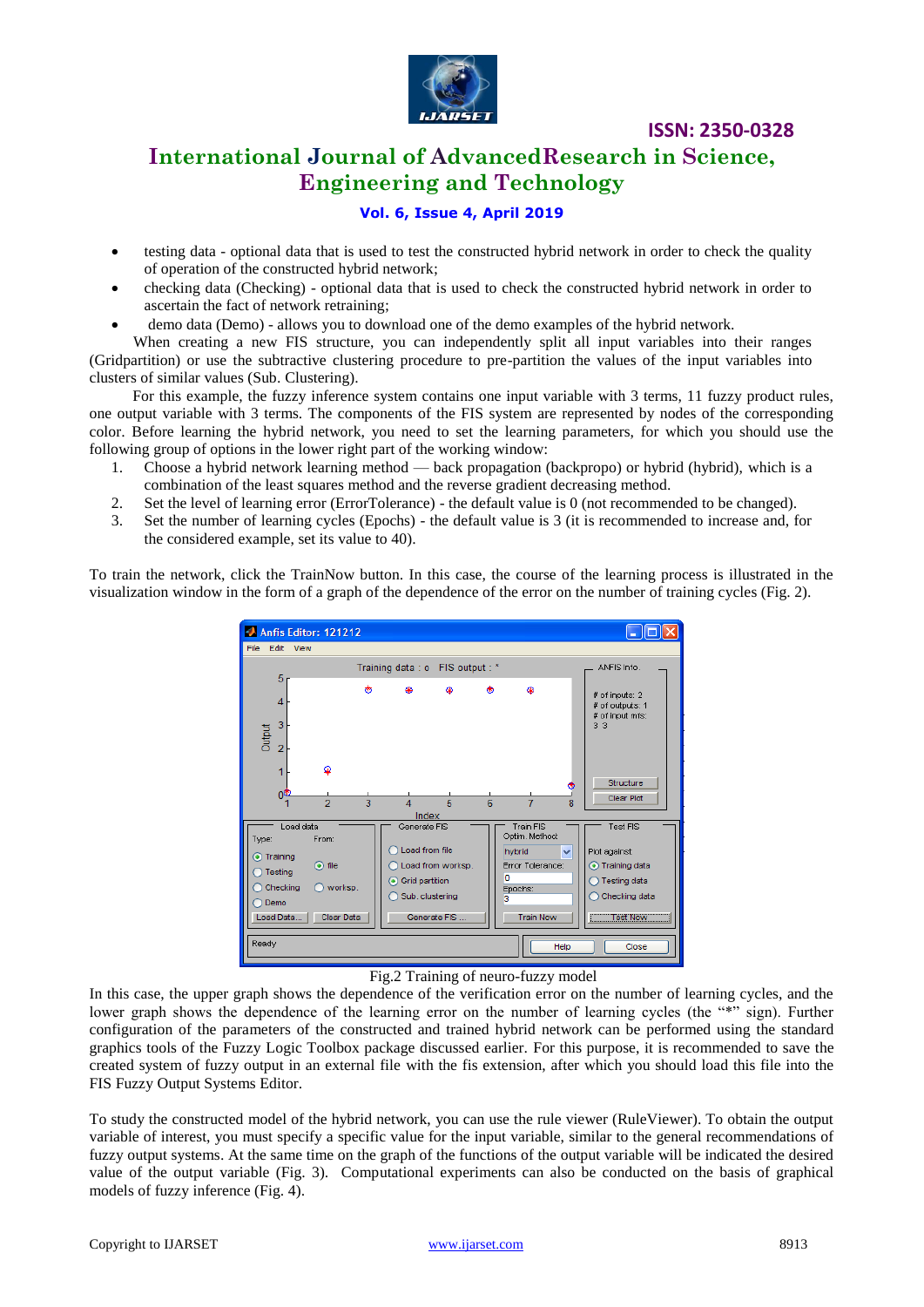

# **International Journal of AdvancedResearch in Science, Engineering and Technology**

**Vol. 6, Issue 4, April 2019**



Fig.3. Graphic model of a fuzzy inference in the form of a graphic surface



Fig.4. Graphical interface for viewing the rules of the generated fuzzy inference system

The results of computational experiments based on the neuro-fuzzy approach are presented in Table 2.

Table 2.

| Results of computational experiments based on neuro-fuzzy approach |  |  |  |
|--------------------------------------------------------------------|--|--|--|
|--------------------------------------------------------------------|--|--|--|

| resens of comparational experiments sasce on nears range approach |                |                         |  |  |
|-------------------------------------------------------------------|----------------|-------------------------|--|--|
| Elevation height                                                  | Antenna height | <b>Expected results</b> |  |  |
| 10                                                                | 20             | 1,45                    |  |  |
| 15                                                                | 33             | 6.5                     |  |  |
| 30                                                                | 50             | 4.58                    |  |  |
| 40                                                                | 60             | 4.47                    |  |  |
| 55                                                                | 56             | 15                      |  |  |
| 45                                                                | 70             | 4.5                     |  |  |
| 60                                                                | 78             | 8,67                    |  |  |
| 70                                                                | 87             |                         |  |  |
| 80                                                                | 90             | 9.37                    |  |  |